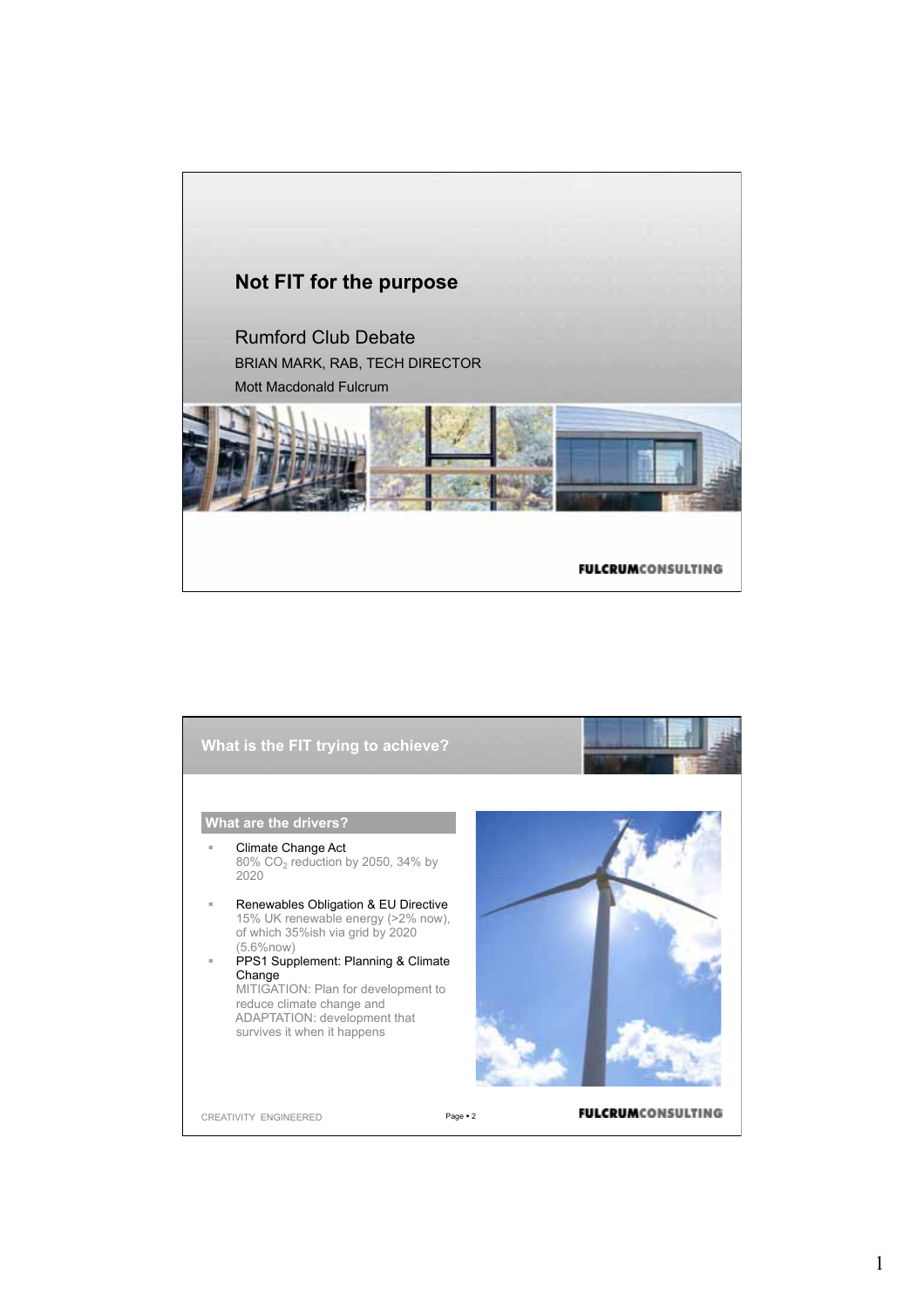| <b>LEGALLY BINDING FUTURE RENEWABLE</b><br><b>ENERGY TARGETS 15% in 2020, 2% now</b> |             |      |      |
|--------------------------------------------------------------------------------------|-------------|------|------|
| Is it a FIT way to achieve these herculean targets?                                  |             |      |      |
| ÷<br><b>Sector Targets in GW</b>                                                     | 2007        | 2012 | 2020 |
| <b>Built environment areas in green</b>                                              |             |      |      |
| <b>Onshore Wind</b>                                                                  | $\mathbf 2$ | 4    | 13   |
| <b>Offshore Wind</b>                                                                 | 0.3         | 4    | 18   |
| Large scale Biomass/SRF CHP                                                          | 0.6         | 3.7  | 16   |
| <b>Built Environment</b>                                                             |             | 1    | 5    |
| <b>Wave and Tidal</b>                                                                |             | 0.07 | 0.35 |
| Page $-3$<br>CREATIVITY ENGINEERED                                                   |             |      |      |

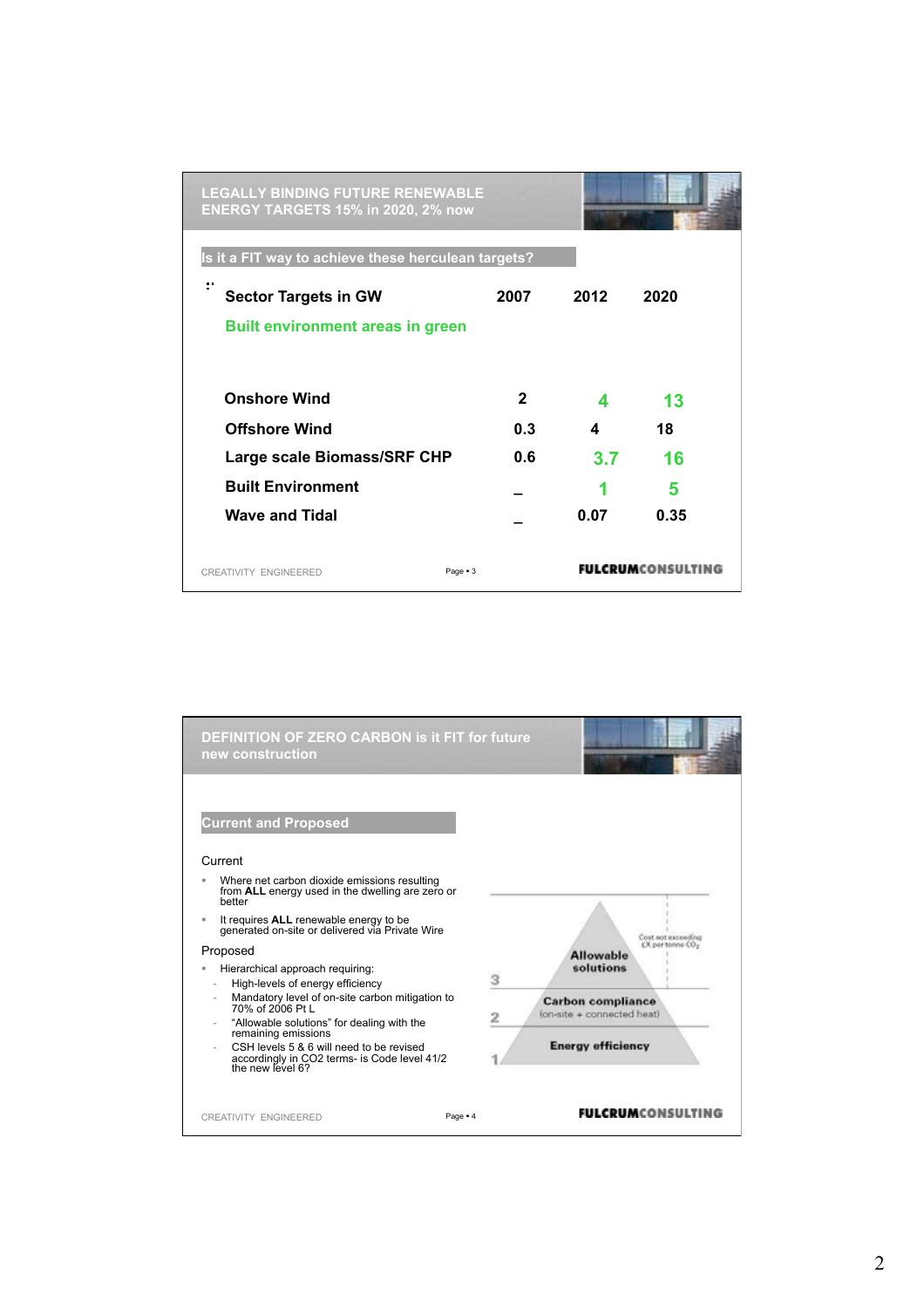